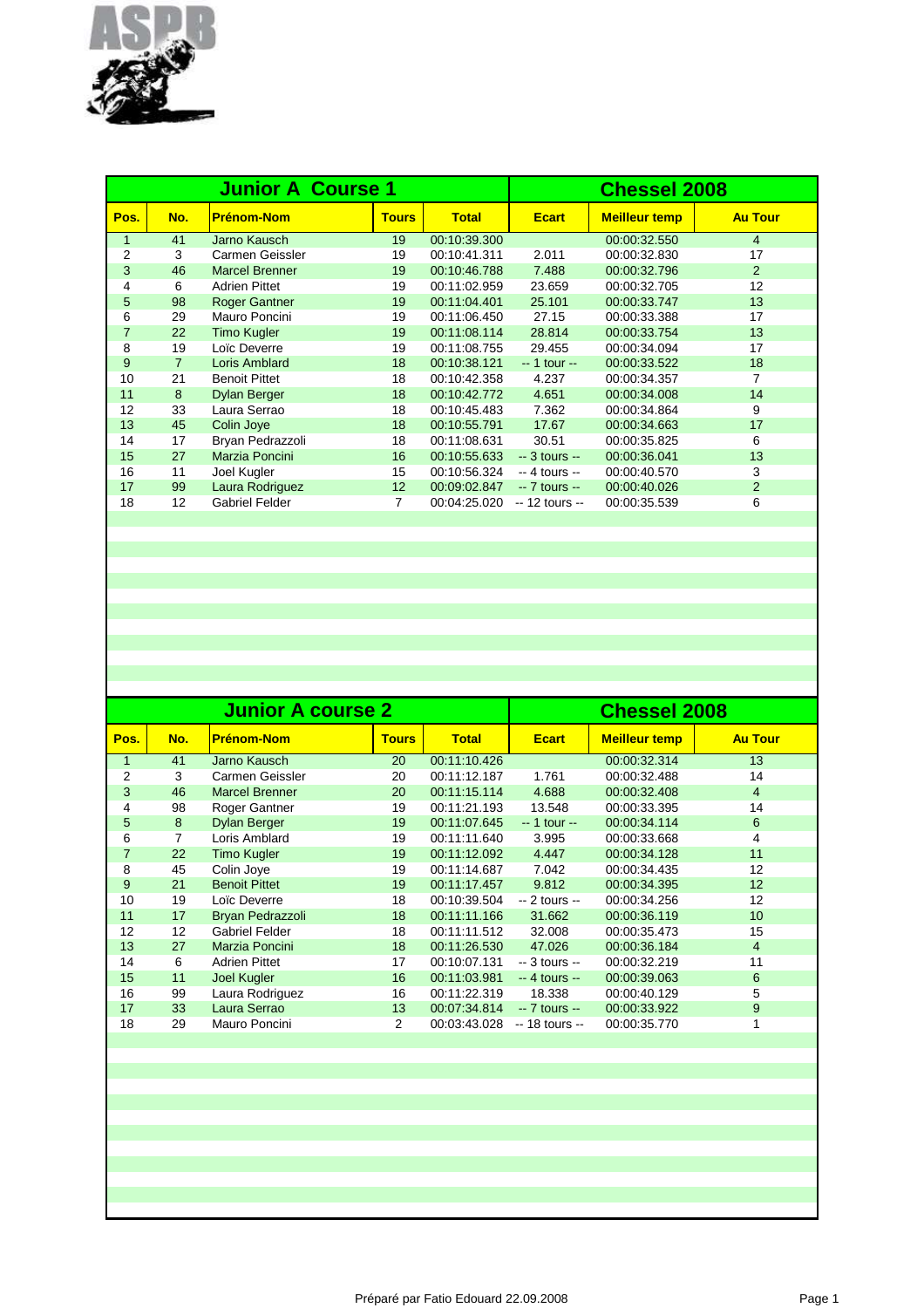

|                | <b>Junior B Course 1</b> |                      |              |              |                | <b>Chessel 2008</b>  |                |  |  |
|----------------|--------------------------|----------------------|--------------|--------------|----------------|----------------------|----------------|--|--|
| Pos.           | No.                      | <b>Prénom-Nom</b>    | <b>Tours</b> | <b>Total</b> | <b>Ecart</b>   | <b>Meilleur temp</b> | <b>Au Tour</b> |  |  |
| $\mathbf{1}$   | 18                       | Paul Feutz           | 21           | 00:10:48.105 |                | 00:00:30.097         | 4              |  |  |
| 2              | 16                       | Marco Serrao         | 21           | 00:10:48.206 | 0.101          | 00:00:29.770         | 7              |  |  |
| 3              | 17                       | Yvan Tièche          | 21           | 00:10:59.726 | 11.621         | 00:00:30.692         | 11             |  |  |
| 4              | 27                       | Arno Marchon         | 21           | 00:11:08.524 | 20.419         | 00:00:30.771         | 5              |  |  |
| 5              | 49                       | <b>Maik Strassle</b> | 21           | 00:11:08.920 | 20.815         | 00:00:30.834         | 3              |  |  |
| 6              | 13                       | Raffaele Roma        | 20           | 00:10:47.995 | $-1$ tour $-$  | 00:00:31.702         | 14             |  |  |
| $\overline{7}$ | 26                       | Mikael Sauser        | 20           | 00:10:50.124 | 2.129          | 00:00:31.018         | 17             |  |  |
| 8              | 93                       | Stefano Rizzo        | 20           | 00:10:58.024 | 10.029         | 00:00:32.216         | 5              |  |  |
| 9              | 69                       | <b>Robin Meier</b>   | 20           | 00:10:58.261 | 10.266         | 00:00:32.265         | 9              |  |  |
| 10             | 75                       | Sandy Bruppacher     | 20           | 00:11:06.807 | 18.812         | 00:00:32.416         | 8              |  |  |
| 11             | 74                       | <b>Elad Maire</b>    | 19           | 00:10:50.752 | $-2$ tours $-$ | 00:00:33.447         | 8              |  |  |
| 12             | 29                       | Quentin Rodriguez    | 19           | 00:10:50.886 | 0.134          | 00:00:31.363         | 17             |  |  |
|                |                          |                      |              |              |                |                      |                |  |  |

|     |                          | <b>Chessel 2008</b> |                          |                |                      |                |
|-----|--------------------------|---------------------|--------------------------|----------------|----------------------|----------------|
| No. | <b>Prénom-Nom</b>        | <b>Tours</b>        | <b>Total</b>             | <b>Ecart</b>   | <b>Meilleur temp</b> | <b>Au Tour</b> |
| 16  | Marco Serrao             | 21                  | 00:10:37.737             |                | 00:00:29.727         | 5              |
| 18  | Paul Feutz               | 21                  | 00:10:43.425             | 5.688          | 00:00:29.734         | 8              |
| 49  | <b>Maik Strassle</b>     | 21                  | 00:10:51.966             | 14.229         | 00:00:30.395         | 14             |
| 17  | Yvan Tièche              | 21                  | 00:10:52.901             | 15.164         | 00:00:30.289         | 21             |
| 27  | Arno Marchon             | 21                  | 00:10:53.607             | 15.87          | 00:00:30.378         | 8              |
| 13  | Raffaele Roma            | 20                  | 00:10:39.576             | -- 1 tour --   | 00:00:31.128         |                |
| 26  | <b>Mikael Sauser</b>     | 20                  | 00:10:39.661             | 0.085          | 00:00:31.081         | $\overline{7}$ |
| 29  | <b>Quentin Rodriguez</b> | 20                  | 00:10:39.959             | 0.383          | 00:00:31.157         | 8              |
| 93  | Stefano Rizzo            | 20                  | 00:10:55.407             | 15.831         | 00:00:32.135         | 10             |
| 69  | Robin Meier              | 20                  | 00:10:55.601             | 16.025         | 00:00:31.928         | 20             |
| 74  | <b>Elad Maire</b>        | 19                  | 00:10:45.281             | $-2$ tours $-$ | 00:00:33.223         | 19             |
| 75  | Sandy Bruppacher         | 13                  | 00:10:52.493             | $-8$ tours $-$ | 00:00:33.221         | 8              |
|     |                          |                     | <b>Junior B course 2</b> |                |                      |                |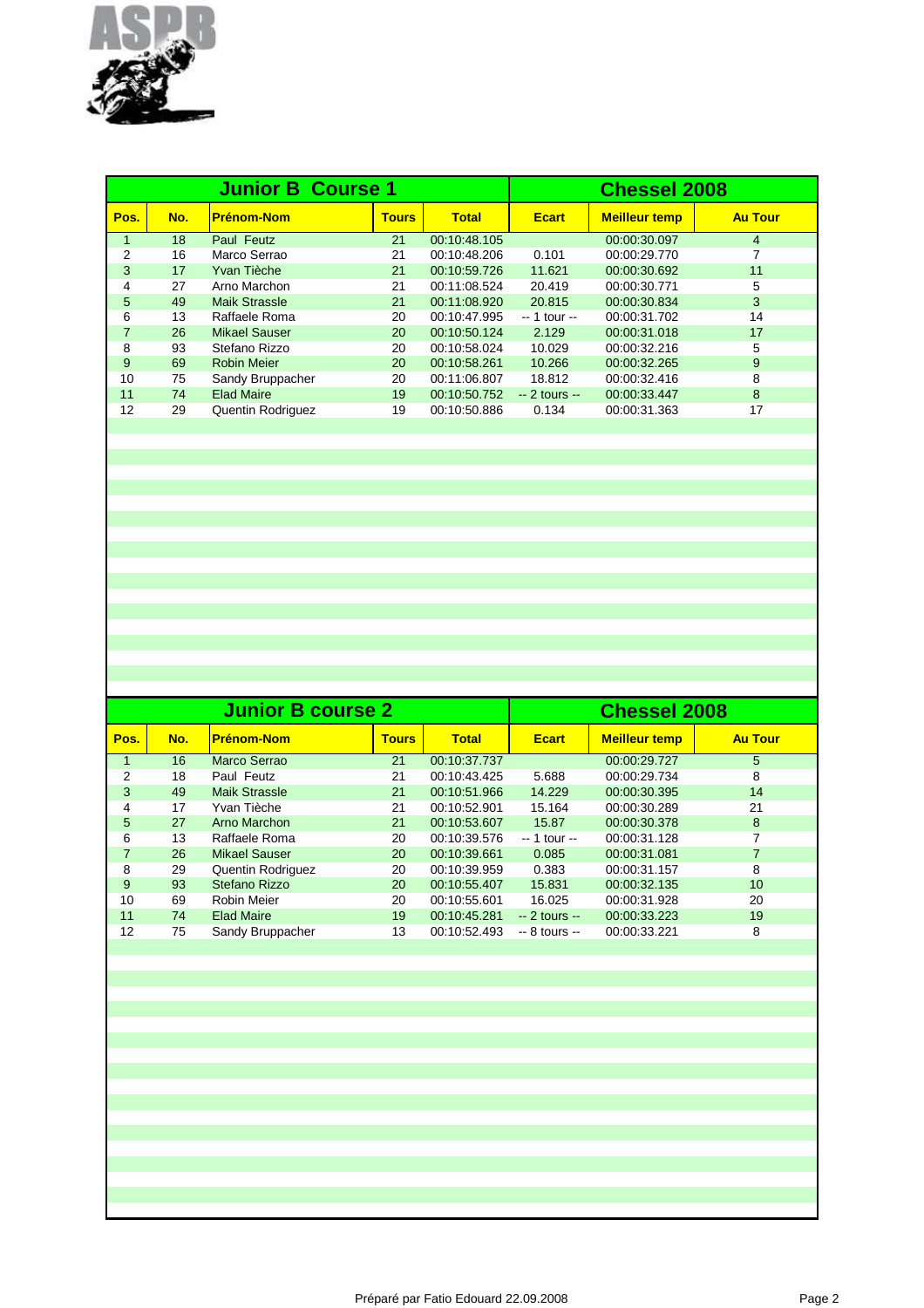

| F1 16 à 24 ans Course 1 |     |                          |              |              | <b>Chessel 2008</b> |                      |                |  |
|-------------------------|-----|--------------------------|--------------|--------------|---------------------|----------------------|----------------|--|
| Pos.                    | No. | <b>Prénom-Nom</b>        | <b>Tours</b> | <b>Total</b> | <b>Ecart</b>        | <b>Meilleur temp</b> | <b>Au Tour</b> |  |
| 1                       | 42  | <b>Kenny Droguet</b>     | 22           | 00:10:40.155 |                     | 00:00:28.407         | 11             |  |
| $\overline{2}$          | 99  | Danilo Zeballos          | 22           | 00:10:47.841 | 7.686               | 00:00:28.375         | 3              |  |
| 3                       | 3   | Alexandre Masnada        | 22           | 00:10:50.751 | 10.596              | 00:00:28.560         | 8              |  |
| 4                       | 1   | Sven Rohner              | 22           | 00:10:50.849 | 10.694              | 00:00:28.422         | 3              |  |
| 5                       | 34  | <b>Thomas Toffel</b>     | 22           | 00:10:51.067 | 10.912              | 00:00:28.811         | 22             |  |
| 6                       | 6   | Maxime Christe           | 22           | 00:10:57.593 | 17.438              | 00:00:29.103         | 7              |  |
| $\overline{7}$          | 58  | <b>Maxime Feutz</b>      | 22           | 00:11:01.860 | 21.705              | 00:00:29.249         | 18             |  |
| 8                       | 13  | Sascha Grau              | 22           | 00:11:02.505 | 22.35               | 00:00:29.477         | 15             |  |
| 9                       | 53  | <b>Sylvain Joubert</b>   | 22           | 00:11:02.865 | 22.71               | 00:00:29.368         | 8              |  |
| 10                      | 91  | David Liechti            | 21           | 00:10:49.380 | $-1$ tour $-$       | 00:00:29.649         | 3              |  |
| 11                      | 13  | Alan Ramseyer            | 21           | 00:10:49.938 | 0.558               | 00:00:28.340         | 18             |  |
| 12                      | 12  | Gaël Durgniat            | 21           | 00:10:56.355 | 6.975               | 00:00:30.156         | 5              |  |
| 13                      | 66  | Christophe Zielinka      | 21           | 00:10:56.579 | 7.199               | 00:00:30.248         | 5              |  |
| 14                      | 4   | <b>Bastien Diot</b>      | 21           | 00:11:05.860 | 16.48               | 00:00:30.583         | 9              |  |
| 15                      | 20  | Cindy Lopardo            | 20           | 00:10:45.430 | $-2$ tours $-$      | 00:00:30.827         | 17             |  |
| 16                      | 10  | Fabienne Grau            | 20           | 00:10:50.647 | 5.217               | 00:00:30.599         | 15             |  |
| 17                      | 48  | <b>Adrien Dutrannois</b> | 20           | 00:10:53.794 | 8.364               | 00:00:30.613         | 18             |  |
| 18                      | 7   | <b>Eric Perez</b>        | 20           | 00:10:59.336 | 13.906              | 00:00:31.300         | 6              |  |
| 19                      | 44  | <b>Valentin Bosch</b>    | 20           | 00:11:07.323 | 21.893              | 00:00:31.731         | 5              |  |
| 20                      | 113 | <b>Lionel Roure</b>      | 17           | 00:10:48.769 | $-5$ tours $-$      | 00:00:35.055         | 2              |  |
| 21                      | 27  | <b>Marc Gobet</b>        | 2            | 00:01:08.906 | $-20$ tours $-$     | 00:00:31.106         | $\overline{2}$ |  |
| 22                      | 93  | <b>Patrick Christ</b>    | 1            | 00:00:40.296 | $-21$ tours $-$     | 00:00:34.677         | 1              |  |
|                         |     |                          |              |              |                     |                      |                |  |

| F1 16 à 24 ans Course 2 |                |                          |              |              | <b>Chessel 2008</b> |                      |                |  |
|-------------------------|----------------|--------------------------|--------------|--------------|---------------------|----------------------|----------------|--|
| Pos.                    | No.            | <b>Prénom-Nom</b>        | <b>Tours</b> | <b>Total</b> | <b>Ecart</b>        | <b>Meilleur temp</b> | <b>Au Tour</b> |  |
| 1                       | 13             | Alan Ramseyer            | 22           | 00:10:34.185 |                     | 00:00:28.074         | $\overline{4}$ |  |
| 2                       | 1              | Sven Rohner              | 22           | 00:10:36.235 | 2.05                | 00:00:28.038         | 3              |  |
| 3                       | 42             | <b>Kenny Droguet</b>     | 22           | 00:10:36.604 | 2.419               | 00:00:28.284         | 16             |  |
| 4                       | 99             | Danilo Zeballos          | 22           | 00:10:43.365 | 9.18                | 00:00:28.353         | 18             |  |
| 5                       | 3              | Alexandre Masnada        | 22           | 00:10:44.851 | 10.666              | 00:00:28.556         | $\overline{4}$ |  |
| 6                       | 6              | Maxime Christe           | 22           | 00:10:52.054 | 17.869              | 00:00:28.769         | 8              |  |
| $\overline{7}$          | 34             | <b>Thomas Toffel</b>     | 22           | 00:10:56.758 | 22.573              | 00:00:28.946         | 15             |  |
| 8                       | 13             | Sascha Grau              | 22           | 00:10:59.689 | 25.504              | 00:00:29.221         | 17             |  |
| 9                       | 58             | <b>Maxime Feutz</b>      | 21           | 00:10:35.319 | $-1$ tour $-$       | 00:00:28.991         | 8              |  |
| 10                      | 53             | Sylvain Joubert          | 21           | 00:10:37.068 | 1.749               | 00:00:29.249         | 9              |  |
| 11                      | 27             | <b>Marc Gobet</b>        | 21           | 00:10:55.665 | 20.346              | 00:00:30.362         | 21             |  |
| 12                      | 91             | David Liechti            | 21           | 00:10:55.949 | 20.63               | 00:00:29.355         | 3              |  |
| 13                      | 12             | Gaël Durgniat            | 21           | 00:10:56.557 | 21.238              | 00:00:30.378         | $\overline{4}$ |  |
| 14                      | 66             | Christophe Zielinka      | 21           | 00:11:01.894 | 26.575              | 00:00:30.090         | 7              |  |
| 15                      | $\overline{4}$ | <b>Bastien Diot</b>      | 20           | 00:10:38.391 | $-2$ tours $-$      | 00:00:30.077         | 9              |  |
| 16                      | 93             | <b>Patrick Christ</b>    | 20           | 00:10:42.500 | 4.109               | 00:00:30.889         | 10             |  |
| 17                      | 77             | David Mermoud            | 20           | 00:10:43.077 | 4.686               | 00:00:29.858         | 13             |  |
| 18                      | 11             | Dominic Mahr             | 20           | 00:10:50.879 | 12.488              | 00:00:29.969         | 10             |  |
| 19                      | 48             | <b>Adrien Dutrannois</b> | 20           | 00:11:00.001 | 21.61               | 00:00:30.667         | 14             |  |
| 20                      | $\overline{7}$ | Eric Perez               | 19           | 00:10:35.833 | $-3$ tours $-$      | 00:00:31.488         | 13             |  |
| 21                      | 20             | Cindy Lopardo            | 19           | 00:10:41.993 | 6.16                | 00:00:15.108         | 6              |  |
| 22                      | 44             | Valentin Bosch           | 18           | 00:10:46.761 | $-4$ tours $-$      | 00:00:31.268         | 17             |  |
| 23                      | 113            | <b>Lionel Roure</b>      | 17           | 00:11:05.766 | $-5$ tours $-$      | 00:00:34.115         | 3              |  |
| 24                      | 10             | <b>Fabienne Grau</b>     | 1            | 00:00:52.020 | $-21$ tours $-$     | 00:00:47.221         | 1              |  |
|                         |                |                          |              |              |                     |                      |                |  |
|                         |                |                          |              |              |                     |                      |                |  |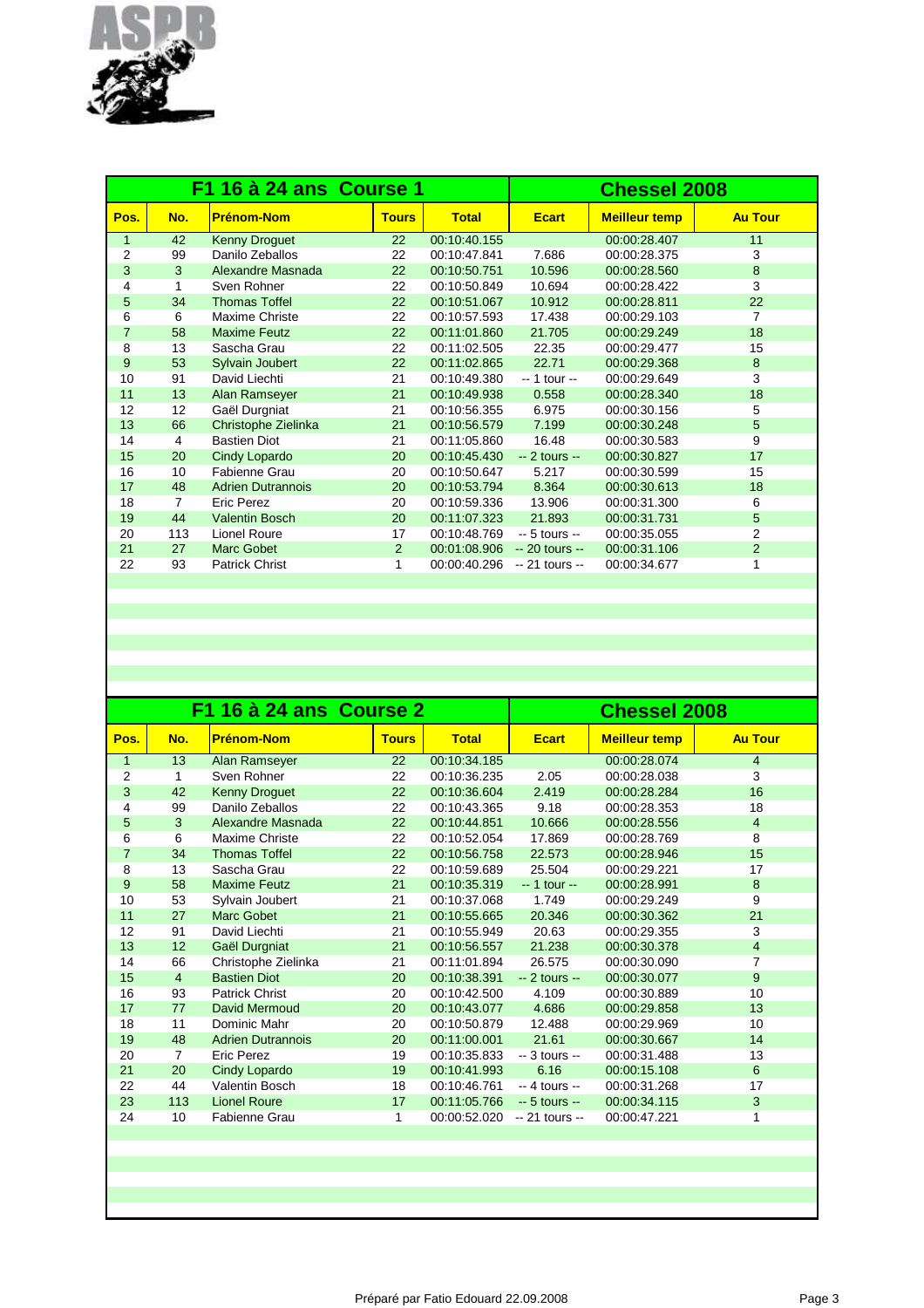

| F1 25ans et + Course 1 |               |                         |              |              | <b>Chessel 2008</b> |                      |                |
|------------------------|---------------|-------------------------|--------------|--------------|---------------------|----------------------|----------------|
| Pos.                   | No.           | <b>Prénom-Nom</b>       | <b>Tours</b> | <b>Total</b> | <b>Ecart</b>        | <b>Meilleur temp</b> | <b>Au Tour</b> |
|                        | $\mathcal{P}$ | Jean-Marc Pahud         | 22           | 00:10:33.722 |                     | 00:00:28.107         | $\mathcal{P}$  |
| $\overline{2}$         | 82            | Michel Combe            | 22           | 00:10:35.554 | 1.832               | 00:00:28.336         | 10             |
| 3                      | 44            | <b>Oliver Knecht</b>    | 22           | 00:10:56.266 | 22.544              | 00:00:29.065         | $\overline{2}$ |
| 4                      | 7             | Jérôme Rossé            | 21           | 00:10:48.275 | $-1$ tour $-$       | 00:00:29.871         | 3              |
| 5                      | 50            | <b>Laurent Gavillet</b> | 21           | 00:10:54.876 | 6.601               | 00:00:30.078         | 4              |
| 6                      | 17            | Jean-Baptiste Guignard  | 20           | 00:10:51.827 | $-2$ tours $-$      | 00:00:29.564         | 9              |
| 7                      | 33            | Marco Guarnaccia        | 20           | 00:10:55.654 | 3.827               | 00:00:31.530         |                |
| 8                      | 0             | David Galley            | 20           | 00:10:56.117 | 4.29                | 00:00:30.574         | 5              |
| 9                      | 75            | Frédéric Decroux        | 19           | 00:11:01.091 | $-3$ tours $-$      | 00:00:33.021         | 5              |
|                        |               |                         |              |              |                     |                      |                |

|      |          | F1 25ans et + Course 2  | <b>Chessel 2008</b> |              |                |                      |                |
|------|----------|-------------------------|---------------------|--------------|----------------|----------------------|----------------|
| Pos. | No.      | <b>Prénom-Nom</b>       | <b>Tours</b>        | <b>Total</b> | <b>Ecart</b>   | <b>Meilleur temp</b> | <b>Au Tour</b> |
|      | 82       | Michel Combe            | 22                  | 00:10:42.686 |                | 00:00:27.901         | 4              |
| 2    | 2        | Jean-Marc Pahud         | 22                  | 00:10:51.504 | 8.818          | 00:00:28.095         | 2              |
| 3    | 17       | Jean-Baptiste Guignard  | 22                  | 00:10:51.803 | 9.117          | 00:00:29.007         |                |
| 4    | 50       | <b>Laurent Gavillet</b> | 21                  | 00:10:51.269 | -- 1 tour --   | 00:00:29.916         | 18             |
| 5    | $\Omega$ | David Galley            | 21                  | 00:10:59.195 | 7.926          | 00:00:30.163         | 16             |
| 6    |          | Jérôme Rossé            | 20                  | 00:11:07.142 | $-2$ tours $-$ | 00:00:30.449         | 8              |
|      | 75       | Frédéric Decroux        | 19                  | 00:11:04.013 | $-3$ tours $-$ | 00:00:32.852         | 5              |
| 8    | 33       | Marco Guarnaccia        | 17                  | 00:09:12.036 | $-5$ tours $-$ | 00:00:31.278         |                |
| 9    | 44       | <b>Oliver Knecht</b>    | 15                  | 00:07:29.557 | $-7$ tours $-$ | 00:00:28.927         | 2              |